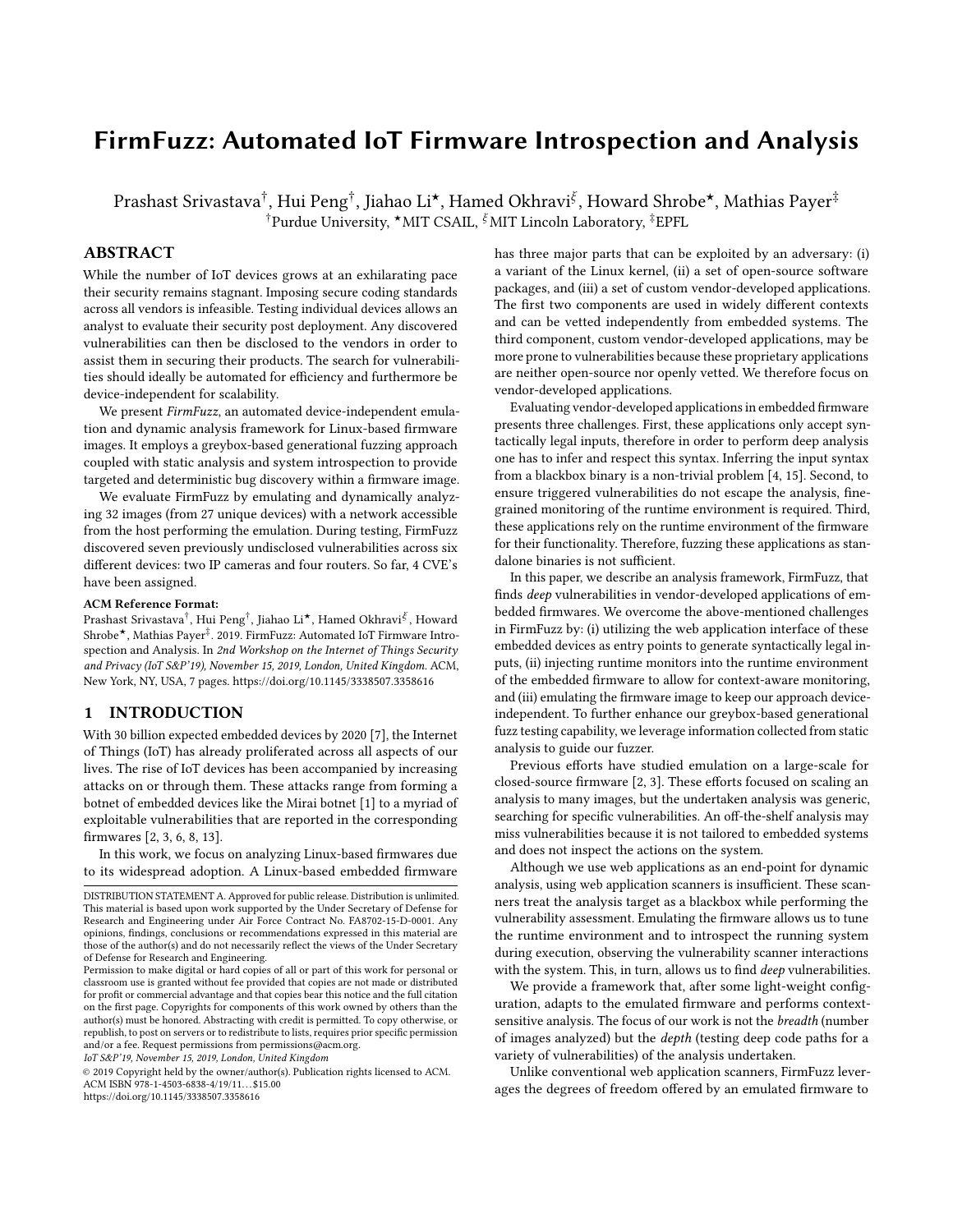enhance the vulnerability detection process. It integrates runtime monitors into the firmware filesystem, modifying the firmware itself to improve the bug finding process. Using our syntacticallylegal input generation strategy and runtime monitors, we tailor our analysis on a per-firmware basis allowing us to trigger deep bugs in the firmware.

We analyzed 6,427 firmware images scraped from three vendors (Netgear, D-Link, and TRENDNet). Out of those, in 32, we found seven previously unknown vulnerabilities across six different devices comprising of two IP cameras and four routers. The vulnerabilities discovered include one post-authentication Command Injection (CI), three pre and one post-authentication Buffer Overflow (BO), one pre-authentication reflected XSS vulnerability and one pre-authentication Null Pointer Dereference (NPD). For the sake of responsible disclosure, we informed the vendors of these vulnerabilities.

In summary, we make the following contributions:

- We develop FirmFuzz (with open source code available at [https://github.com/HexHive/FirmFuzz\)](https://github.com/HexHive/FirmFuzz), an automated emulation and dynamic analysis framework for finding deep vulnerabilities in embedded firmware.
- We develop a generational fuzzer for syntactically legal input generation that leverages static analysis to aid fuzzing of the emulated firmware images while monitoring the firmware runtime (helper binaries and kernel monitors to enable deterministic bug discovery).
- We automatically test firmware images scraped from vendor websites and find seven previously unknown vulnerabilities.

# 2 FIRMWARE PREPROCESSING

FirmFuzz is a framework for the automatic analysis and fuzz testing of Linux-based IoT firmware through a QEMU-based emulation layer. It analyzes firmwares in three phases: information gathering, preparation, and fuzzing as depicted in [Figure 1.](#page-2-0) Our framework currently supports analyzing MIPS-architecture and little endian ARM-architecture based firmware images.

# 2.1 Information Gathering Phase

This phase serves two goals. First, discovering the username-password pair required for authentication with the web application in order to increase the coverage of the fuzzer. Second, static analysis of the attack surface to find inputs for vulnerable code paths in PHP.

FirmFuzz brute-forces authentication credentials for a firmware through a crowdsourced credential corpus [\[11\]](#page-6-10).

CI vulnerabilities in PHP-based applications arise from unsanitized user input being passed to unsafe PHP functions e.g., system, or shell\_exec. FirmFuzz performs intraprocedural static taint analysis of the PHP scripts. It taints user-controlled variables, \$\_GET, \$\_POST and logs the code paths where the taint flows to unsafe functions. For each of these code paths, a constraint set is built. This set is used by FirmFuzz to generate inputs that can trigger vulnerable code paths.

## 2.2 Firmware Preparation

This phase creates a firmware image ready for emulation with a corresponding emulator configuration. A close approximate of the runtime environment as expected by the firmware is created using the peripheral mapping strategy. FirmFuzz leverages fullsystem emulation and injects helper binaries into the filesystem and augments the kernel to discover vulnerabilities with a low false positive/negative rate. The network of the emulator backend is configured to allow interaction between the firmware programs and the bug finding tools.

2.2.1 Peripheral Mapping. An embedded firmware often expects the presence of certain hardware peripherals during boot-time, runtime or both.

In the absence of these peripherals, a firmware may silently log an error or go into a busy loop trying to query the peripheral. In the former case, it is hard to infer what side-effect the absence of a peripheral may have on the functionality of the emulated firmware. In the latter case, the firmware may not reach a stable state.

If the firmware requests an unknown peripheral, FirmFuzz provides a mapping of that peripheral to a fake peripheral driver that always returns True on being queried. We acknowledge that this approach may not result in a stable state for all firmwares due to the diverse set of available IoT peripherals.

The firmware image is run under an emulator with our custom kernel. The kernel is configured to panic if unsupported devices are accessed. FirmFuzz uses this panic log to create a mapping of the device to the fake device driver. FirmFuzz iteratively performs this process until all the unsupported devices are mapped to a fake device.

<span id="page-1-0"></span>2.2.2 Helper Injection. Helper binaries allow FirmFuzz to inspect the firmware during emulation. The helpers operate within the runtime environment of the firmware and in the current implementation allow us to detect CI vulnerabilities. During fuzzing, if this helper binary is executed, FirmFuzz flags a CI vulnerability. This approach is completely automated and firmware agnostic; i.e., we are not reliant on the utilities present on the firmware to detect the vulnerability. The closest previous work to ours, Firmadyne [\[2\]](#page-6-3), does not have support for the detection of CI vulnerabilities. The ones reported in its paper were discovered through manual analysis of the webpages.

To detect BO vulnerabilities, we utilize the exception handling mechanism of the Linux kernel similar to Firmadyne. FirmFuzz leverages the mechanism further to detect NPD vulnerabilities. The major difference between FirmFuzz and Firmadyne in detecting BO is that the Firmadyne authors manually discovered a BO vulnerability in a webpage served by a specific Netgear router which they validated by crafting a curl request to that specific webpage to trigger that vulnerability. However, FirmFuzz requires no manual analysis to detect BO vulnerabilities. Using the custom fuzzing driver, it automatically triggers BO vulnerabilities in the emulated firmware and packages a PoC exploit to recreate the vulnerability. For the XSS vulnerability targeted by FirmFuzz, we observed that host-side monitoring is sufficient for detection.

2.2.3 Network Configuration. Firmware images differ in how they name and assign addresses to their LAN/WAN interfaces. We follow the same approach as Firmadyne to infer these network configurations. We first run the emulation in a 'network inference' mode in which FirmFuzz logs all the interaction of the firmware with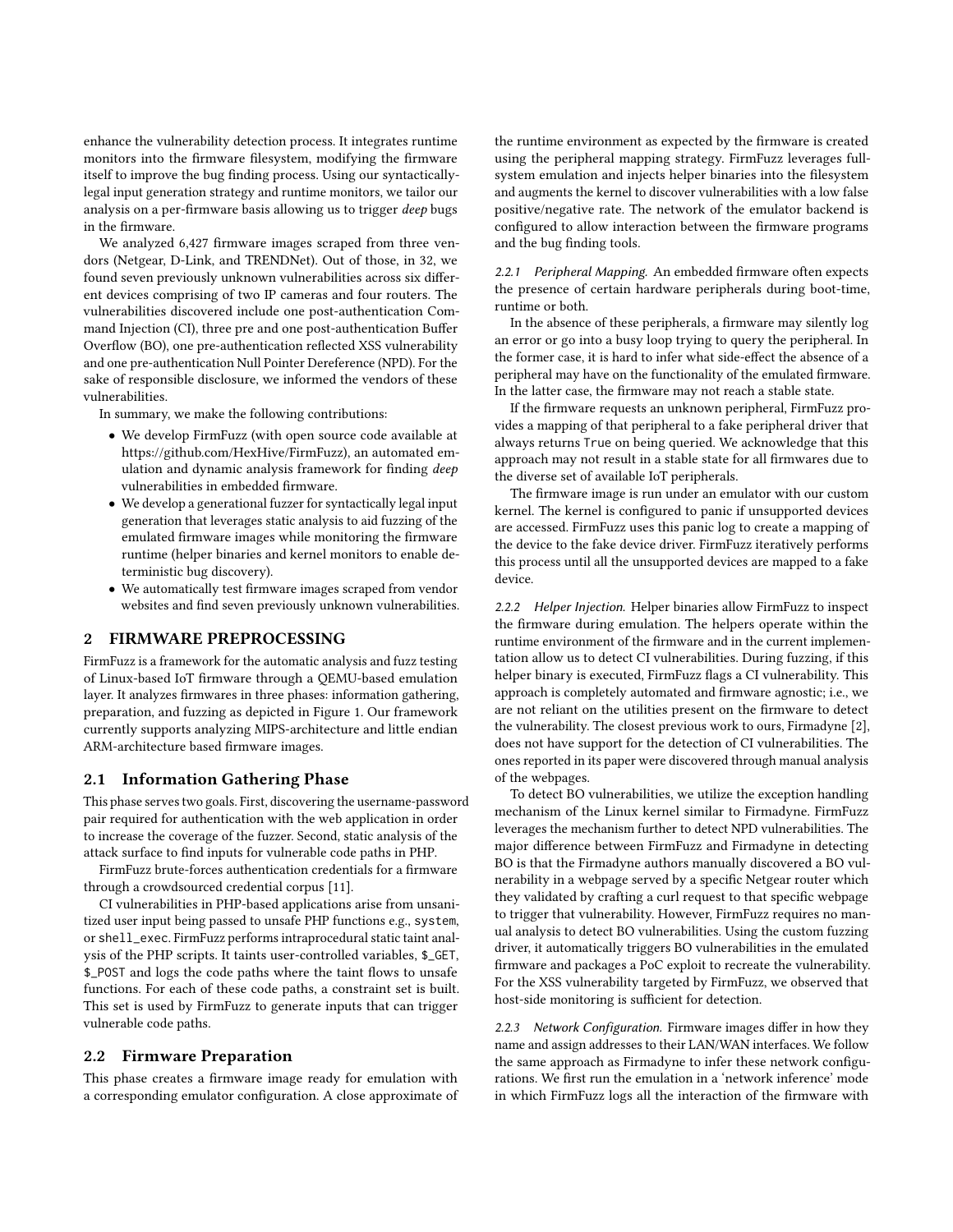<span id="page-2-0"></span>

Figure 1: FirmFuzz Workflow

the networking interface of the kernel. Using these logs, FirmFuzz infers the network configuration and creates the appropriate virtual network interfaces to allow interaction with the emulated firmware.

# 3 FIRMWARE FUZZING

FirmFuzz detects vulnerabilities using a custom-developed automated generational fuzzer. Existing vulnerability scanning approaches for embedded firmware [\[2,](#page-6-3) [3,](#page-6-4) [16\]](#page-6-11) require human guidance.

<span id="page-2-1"></span>

Figure 2: Fuzzing Workflow

FirmFuzz changes the paradigm of vulnerability detection in emulated firmware by augmenting the emulation environment of the fuzzed target to aid in vulnerability discovery, see [Figure 2.](#page-2-1) Our approach removes the reliance on server feedback and allows a direct observation of the triggered vulnerability in situ. Three main features of the FirmFuzz fuzzer are: (i) Context-driven input generation — It incorporates contextual information provided by the firmware while interacting with different parts of the attack surface, (ii) Deterministic vulnerability detection  $-$  The vulnerability monitors operating both in the guest (i.e., the emulated firmware) and the host allow deterministic vulnerability detection, and (iii) "Fuzzing side-effects" elimination — FirmFuzz with the help of its

emulation framework, automatically reverts the firmware back to a stable state if the firmware reaches an inconsistent state while being fuzzed. This allows continuous fuzzing of the emulated target without requiring manual intervention to reset the firmware state.

The web application setup by the firmware provides its functionality by employing a combination of client-side JavaScript code and server-side code. FirmFuzz uses a headless browser controlled by our fuzzer to interact with the firmware through the web application to execute the client-side JavaScript code. Using the contextual information from these interactions, it generates fuzzing inputs. All network traffic between the fuzzer and the emulated firmware passes through a proxy server. This allows the proxy server to capture candidate inputs that will be mutated by FirmFuzz.

The four vulnerability types targeted by FirmFuzz during the fuzzing phase are: CI, BO, NPD, and XSS. To detect these vulnerabilities, FirmFuzz first interacts with the web application to generate a legal HTTP request as seed input to fuzz a part of the attack surface, see [Section 3.1.](#page-2-2) It then mutates the legal request with payloads based on the vulnerability being targeted, and sends it to the firmware. Upon sending a mutated request, FirmFuzz monitors the firmware to detect vulnerabilities. If a vulnerability is detected, the mutated request is logged as a Proof-of-Concept (PoC) input along with the recipient URL to allow reproducibility.

## <span id="page-2-2"></span>3.1 Syntactically Legal Input Generation

Since FirmFuzz uses a headless browser for firmware interaction, the burden of creating a well-formed HTTP request that effectively tests the vendor-written software is offloaded to the web application. Additionally, the browser handles executing client-side code to give itself access to the full functionality of the application.

However, using a web application interface as an oracle to generate syntactically-legal input opens a challenge. FirmFuzz must be aware of the web interface setup of the emulated firmware in order to interact with it successfully. During our experiments, we observed that the web interface setup highly varies across vendors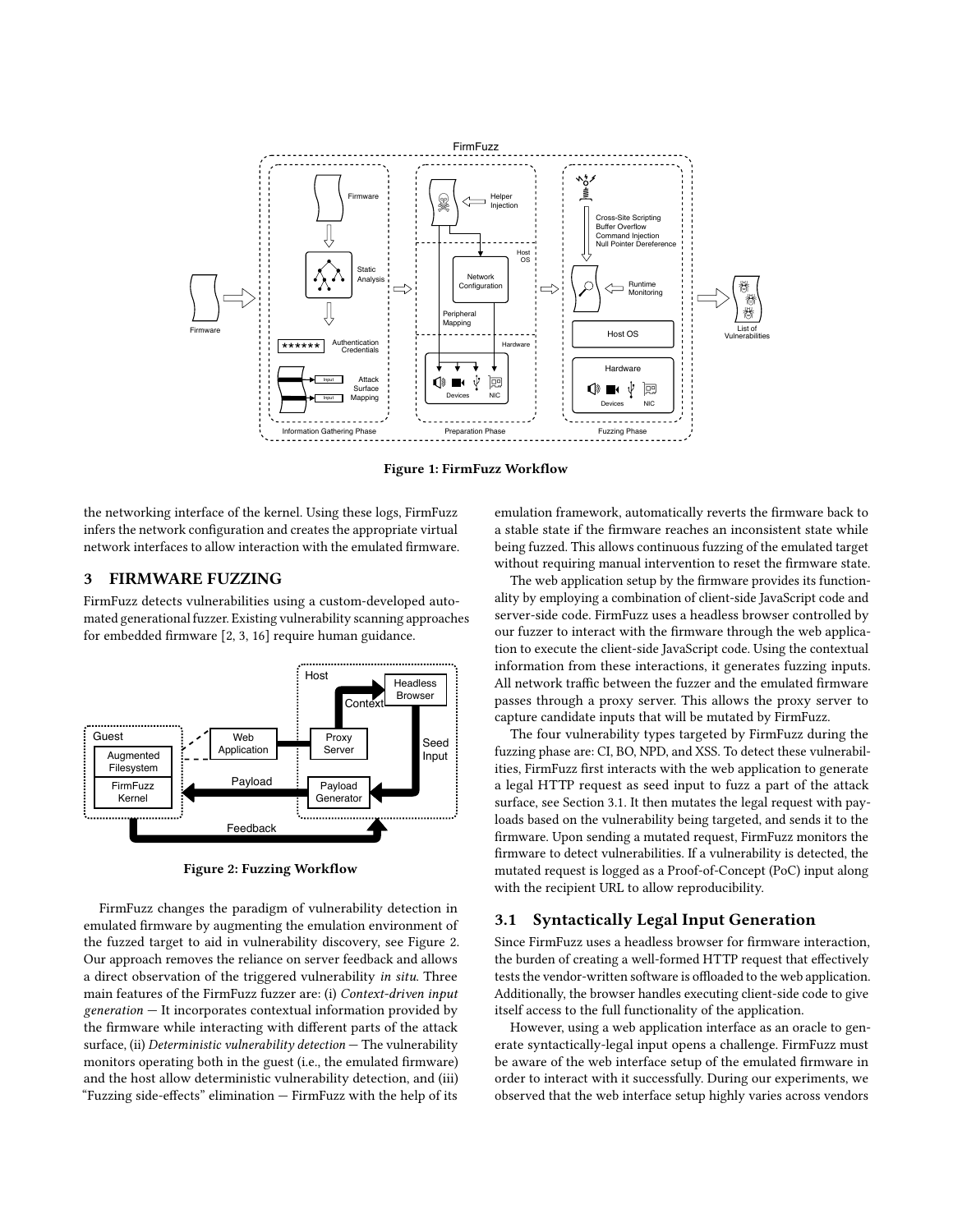and devices. During evaluation of FirmFuzz, based on the images we fuzzed, we created templates for interacting with the encountered web interfaces. Note, however, that this interface support requires some manual validation by the analyst. This minimal manual validation is the limiting factor for scaling the analysis to additional devices. This highlights one of the primary differences between FirmFuzz and the previous work in this area: we strive to perform deeper analysis, but at a slight cost to scale.

# 3.2 Deterministic Bug Discovery

Current automated approaches for detecting vulnerabilities (CI, BO and NPD) employed by scanners like ZAP [\[16\]](#page-6-11) are reliant on the server-side response for detecting them. This approach is imprecise as it may either fail to localize a vulnerability, e.g., BO, NPD, or miss a vulnerability altogether, e.g., CI if a particular Linux utility does not exist. Even if a vulnerability is detected, there is no guarantee that it exists since the server-side response may be inaccurate.

To deterministically detect the above mentioned vulnerabilities, FirmFuzz modifies the emulation environment of the firmware and the firmware itself.

FirmFuzz detects CI, BO and NPD vulnerabilities by monitoring the logs generated by the augmented firmware when a test input is executed. For CI, it monitors the execve system call to log execution of the poison binaries (see [Section 2.2.2\)](#page-1-0). For BO and NPD, it monitors the kernel logs to see if any firmware process tried to access unmapped memory.

Detecting an XSS vulnerability does not require any guest-side assistance; host-side monitoring by FirmFuzz is sufficient to detect it, similar to existing vulnerability scanners. This monitoring is in the form of detecting if the snippet of JavaScript code that was sent as a payload in the request is executed in the machine.

# 3.3 Elimination of Fuzzing Side-Effects

Since FirmFuzz actively interacts with the emulated firmware during fuzzing, it may become unresponsive. The inconsistent states include the firmware trying to reboot itself to apply certain changes or an infinite cycle due to the triggered functionality being emulated incorrectly. In such a state, the firmware becomes non-responsive to fuzzing and requires a roll back to a stable state.

The above problem often requires manual intervention to perform the rollback. However, to keep the fuzzing process fully automated, FirmFuzz employs a "snapshot and rollback" strategy. During the dynamic analysis, if the firmware is pushed into an inconsistent state, FirmFuzz reverts the emulated firmware back to a stable state (right after the completion of initialization) to be ready for the next request. This allows for continuous fuzzing of the target without manual intervention.

#### 3.4 Payload Delivery

The web application performs client-side validation checks on the input values, such as checking if the input values are formatted according to the syntax expected by the application. Therefore, to effectively fuzz the firmware, a legal request from the web application is required, which can be mutated and sent to the firmware directly bypassing the client-side validation checks.

Our fuzzer requires a set of seed inputs and valid URLs that are accepted by the web application. As web applications often consist of a JavaScript host component and a server component, we need to trigger the generation of all possible host paths by driving their host component. FirmFuzz leverages the headless browser to load webpages from the firmware and then walks through the DOM to trigger all possible state changes by iterating through all button elements on the web page (often firing JavaScript events along the way). In addition, our host components fill input fields with syntactically *legal* values that are inferred through the names of fields and a set of possible data ranges.

If FirmFuzz infers legal input values, then a seed request is generated by interacting with a button element. This seed request is mutated for fuzzing. The mutation strategy followed by FirmFuzz is a substitution strategy in which the relevant parameters of a request are modified to contain malicious payloads. This substitution strategy is used across all the vulnerability detection modules of FirmFuzz. The substituted payload is adjusted based on the vulnerability being tested. Note that a finite number of payloads are tested for each vulnerability. Therefore, a fixed number of mutants are created for each seed request. A more detailed overview of this process is provided in [Appendix A](#page-6-12)

# 4 EVALUATION

We evaluate FirmFuzz by testing it on a set of 6,427 firmware images. We first give a breakdown of the dataset on which FirmFuzz was able to be evaluated as well as the number of unique web interfaces encountered. We discuss one of our discovered bugs as a case study and how the discovered vulnerabilities are not detected by existing state-of-the-art tools. We also evaluate our runtime performance and discuss our vulnerability detection accuracy.

FirmFuzz is evaluated on a machine with an Intel i7 processor and 16GB RAM and running Ubuntu 16.04. To emulate firmwares, FirmFuzz uses QEMU [\[9\]](#page-6-13) version 2.5.0 as the emulation backend. For fuzzing, FirmFuzz uses a headless browser as one of its fuzzing drivers. The headless browser used is the Selenium WebDriver [\[12\]](#page-6-14) version 3.4.0. In addition, FirmFuzz uses a proxy server, mitmproxy version 0.18.2 [\[5\]](#page-6-15), to monitor the network traffic sent between the fuzzer and the emulated firmware.

# 4.1 Firmware Images Tested

6,427 images were scraped from three vendor websites to create our image dataset. From the dataset, 1,013 images had a Linuxbased File System (FS). Out of these, 203 images had their network configuration inferred and 32 images from this set had accessible web interfaces which were used by FirmFuzz as entry points for fuzzing the image. The breakdown is presented in [Table 1.](#page-4-0)

There is a sharp drop-off between the images for which the network configuration was inferred and those which were successfully fuzzed. This drop-off occurs due to missing emulation for specific required devices (e.g., a system waits for a camera to be accessible before starting the web server). Without an accessible web interface as an entry point, FirmFuzz cannot fuzz the firmware image.

Out of the fuzzed images,there is high reusability of web interfaces between different devices from the same vendor  $-6$  unique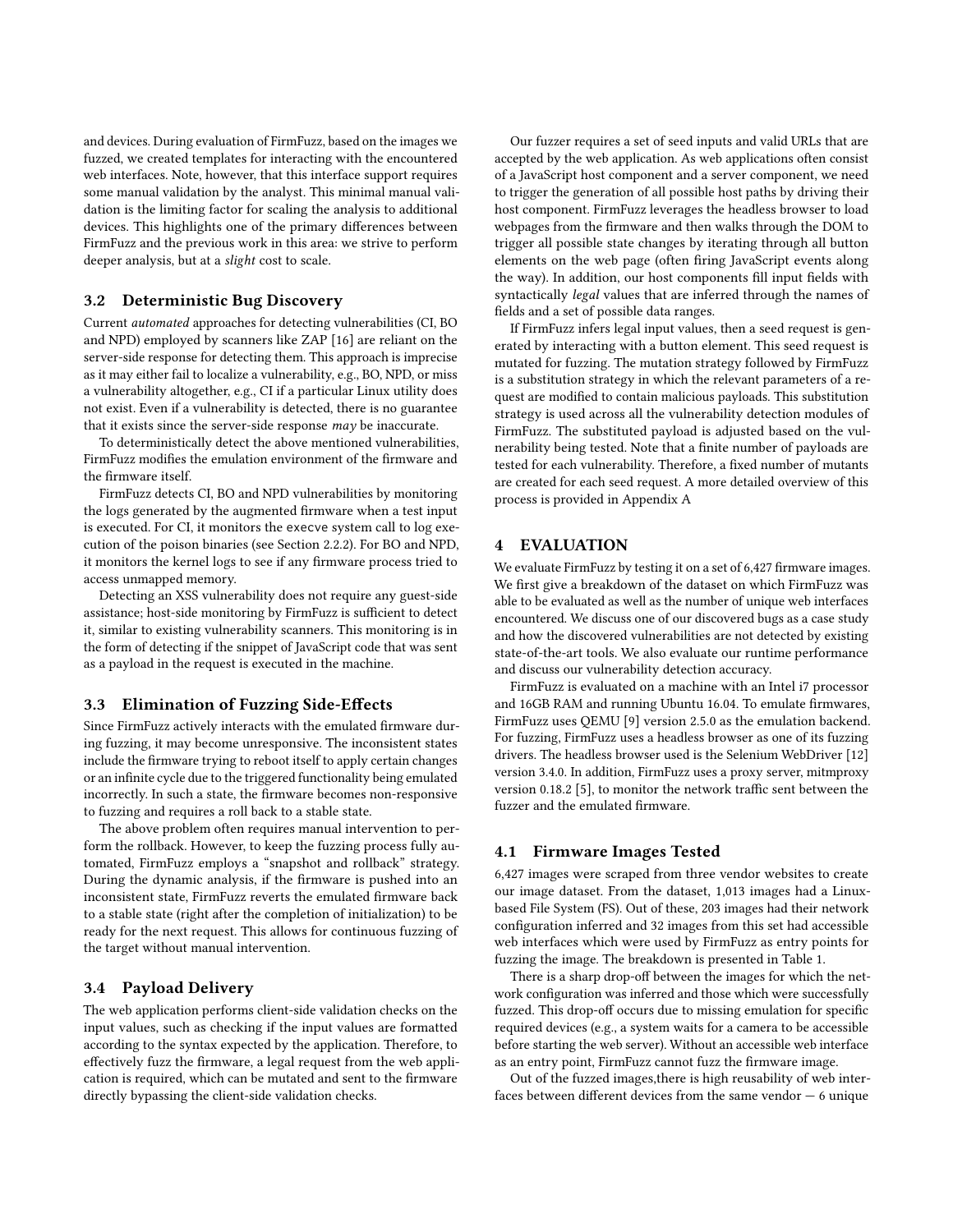#### Table 1: Firmware images tested

<span id="page-4-0"></span>

| Vendor   |       |       |       | Scraped Images Linux FS found Network Inferred Fuzzed (Unique Devices) Unique Web UI |  |  |
|----------|-------|-------|-------|--------------------------------------------------------------------------------------|--|--|
| TRENDnet | 359   | 129   | 6 (5) |                                                                                      |  |  |
| Netgear  | 2646  |       | 162   | 20 (17)                                                                              |  |  |
| D-Link   | 3422  | 209   |       | 6 (5)                                                                                |  |  |
| Total    | 6.427 | 1.013 | 203   | 32 (27                                                                               |  |  |

web interfaces in 27 unique device images across 3 different vendors. Therefore, with minimal manual effort we can cover a large number of emulated devices.

# 4.2 Case Study

FirmFuzz, using its analysis detects vulnerabilities hidden deep in the firmware which are not immediately apparent. A case study of such a vulnerability is presented below.

4.2.1 TRENDnet TEW-673GRU Router. This is a MIPS-based Wireless Gigbabit router. A CI vulnerability was found in this wireless router. It can be remotely exploited if a user is logged in to the device's configuration webserver with administrative credentials.

The vulnerability exists in the vendor-written program timer on the firmware. This program runs by default as a daemon on the router with root privileges. The timer uses another vendor-written software arpping to periodically check if the router is reachable every three minutes.

The vulnerability lies in the passing of the parameters from timer to arpping. Five parameters are retrieved from device memory and passed to arpping without any validation or sanitation. Out of the five parameters, three of them are under user-control through a web application setup by the router which performs client-side validation on these parameters.

FirmFuzz using its syntactically legal input generation, inferred the input request and the CGI binary responsible for updating those user-controlled parameters. FirmFuzz then sent a POST request targeted at discovering a CI vulnerability directly to the CGI binary which updates the device memory with the sent values respectively without validating them. Using the firmware runtime monitoring, FirmFuzz detected the vulnerability because it was triggered every three minutes by the timer program.

# 4.3 Comparison with Existing Analysis Frameworks

To show the effectiveness of FirmFuzz, we compare against other state-of-the-art open-source web vulnerability scanners. We chose two of the most popular ones, Zed Attack Proxy (ZAP) [\[16\]](#page-6-11) and w3af [\[14\]](#page-6-16), for our evaluation. We also evaluated the automated vulnerability detection of Firmadyne on our sample set of firmware images as well. The evaluation was performed on the basis of the number of vulnerabilities found by the tools.

4.3.1 Firmadyne. Firmadyne runs a set of Metasploit modules of known exploits for embedded devices during its automated dynamic analysis. Additionally, it tests the emulated image for a set of vulnerabilities that the authors of the framework found manually in some embedded devices.

As evident from [Table 2,](#page-5-0) this approach, even though completely automated and applicable at large-scale, fails to find any of the vulnerabilities in our sample set of firmware images. The Firmadyne tests were originally built for specific embedded devices and the probability of the same exploit working across the different devices and different vendors is low.

4.3.2 w3af. As w3af cannot infer the credentials to the administrative interface by itself, we provide it as a head start for a fairer comparison. However, even after providing the necessary credentials to the authentication plugin and configuring several parameters including the HTML tags for the input fields manually, w3af was still unable to authenticate with the firmware. This is the reason why w3af failed to detect any of the vulnerabilities detected by FirmFuzz.

4.3.3 Zed Attack Proxy. To ensure that ZAP had access to the same attack surface as FirmFuzz, the credentials to the firmware for administrative access were provided to ZAP as it does not have the authentication discovery capability of FirmFuzz. With the credentials provided, we ran the Active Scan feature of ZAP on the emulated image which is an automated scan feature that tries to find vulnerabilities by deploying known attacks including the ones FirmFuzz targets.

As can be observed in [Table 2,](#page-5-0) ZAP only discovered the XSS vulnerability but failed to discover any other vulnerability. This is because ZAP treats the firmware as a black box during its automated scan and does not actively interact with the firmware to gain context about the application like FirmFuzz does. Additionally, ZAP does not have the capability to monitor the runtime environment of the firmware to detect any erroneous conditions while performing the scan. This limits its capability to detect those vulnerabilities which, when triggered, do not provide any feedback to the scanner through the web application entry point.

Even if the PoC for the discovered vulnerabilities in the image are provided to ZAP, it still cannot infer their existence. This is because ZAP relies on overtly observable signals for vulnerability detection. For example, for CI vulnerabilities, ZAP relies on serverside replies. The vulnerabilities we discovered do not send such a response from the server when triggered because they exist in an auxiliary program that does not interact with the web application directly.

#### 4.4 Runtime Performance

We further evaluate the runtime performance of FirmFuzz during the fuzzing phase. The average runtime for the fuzzing phase is 16m 42s. The comparatively low runtime overhead is primarily because our fuzzer is a generational fuzzer rather than a mutational one.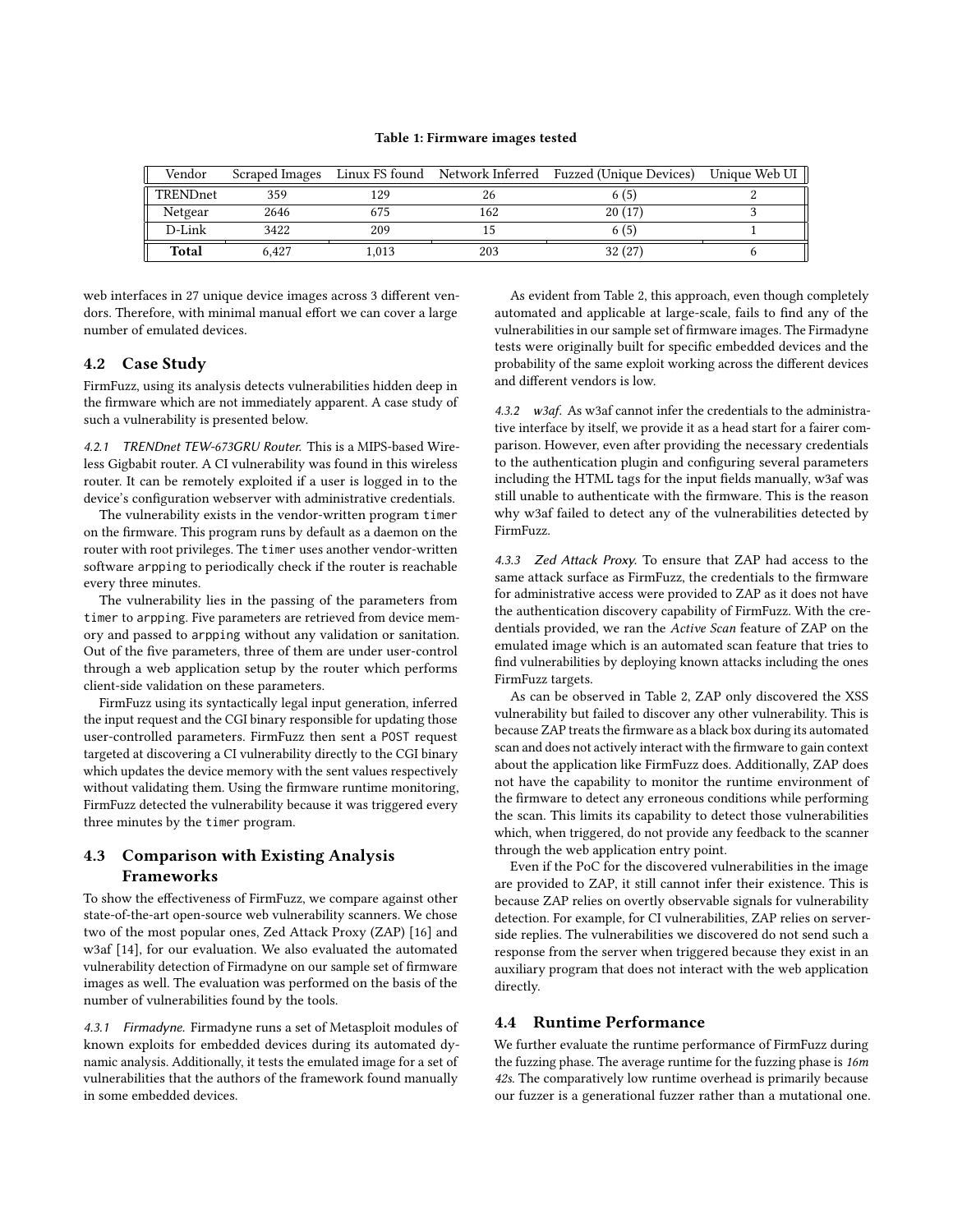| Number | Vulnerability            | Vendor   | Device                      | CVE-ID         | <b>FirmFuzz</b> | ZAP | Firmadyne | w3af |
|--------|--------------------------|----------|-----------------------------|----------------|-----------------|-----|-----------|------|
|        | Command Injection        | TRENDnet | TEW-673GRU                  | CVE-2018-19239 |                 |     |           |      |
|        | Reflected XSS            | TRENDnet | TEW-634GRU, 673GRU, 632BRP, |                |                 |     |           |      |
|        | Buffer Overflow          | TRENDnet | TEW-673GRU, 632BRP          | CVE-2018-19242 |                 |     |           |      |
|        | Buffer Overflow          | TRENDnet | <b>TV-IP110WN, IP121WN</b>  |                |                 |     |           |      |
|        | Buffer Overflow          | TRENDnet | <b>TV-IP110WN, IP121WN</b>  | CVE-2018-19240 |                 |     |           |      |
|        | <b>Buffer Overflow</b>   | TRENDnet | TV-IP110WN.IP121WN          | CVE-2018-19241 |                 |     |           |      |
|        | Null Pointer Dereference | Netgear  | DG834                       |                |                 |     |           | х    |

<span id="page-5-0"></span>Table 2: Vulnerability Detection Comparison of FirmFuzz against Zed Attack Proxy(ZAP), Firmadyne and w3af

With our generational fuzzer, we constrain the state space of inputs drastically, thus achieving better overhead.

# 4.5 Vulnerability Detection Accuracy

As shown in [Table 2,](#page-5-0) existing automated scanners incur a high false negative (FN) rate when testing web applications. Their automated scans employ a brute-force approach to detect vulnerabilities. The brute-force approach includes strategies such as mutating the URL under test with payloads and performing blind directory traversals. The brute-force approach, reliance on server feedback for detecting such vulnerabilities, and the the automated scans being blind, i.e., they do not actively interact with the application to gain context about the web application leads to the high FN rate.

FirmFuzz using its runtime monitoring of the firmware under test along with the contextual input generation lowers the number of FN bugs while detecting BO, NPD, and CI compared to the existing automated scanners. We do not completely remove all instances of FN bugs since FirmFuzz relies on template request generation for fuzzing. Therefore, if a request is not generated for a particular page using our heuristics then a bug may be missed. However, such instances are clearly logged by FirmFuzz and an analyst can provide feedback to FirmFuzz in terms of acceptable input for the page which can be used to lower the chances of a FN bug.

As discussed in [Section 2.2.2,](#page-1-0) FirmFuzz monitors the execution of a poison binary and memory access violation handler in the kernel for detecting CI and BO, NPD respectively. These detection methods not only ensured that none of the bugs caught by FirmFuzz that belonged to the class of CI, BO, and NPD were false positives (FP) but also gave information which firmware resource was buggy. This is a drastic improvement over the existing scanners which, due to their lack of system introspection, are neither able to localize a bug if it exists or give guarantees that the bug detected by these scanners is not a FP warranting further manual analysis.

# 5 RELATED WORK

A large body of work has contributed to security analysis of firmware images for embedded devices. However, the closest efforts to our work in terms of the targeted device domain (i.e., embedded Linuxbased devices) are the framework by Costin et al. [\[3\]](#page-6-4) and Firmadyne, the framework by Chen et al. [\[2\]](#page-6-3).

#### 5.1 Firmadyne

Chen et al. [\[2\]](#page-6-3) presented Firmadyne, a full-system emulation based framework for dynamic analysis of embedded firmwares. They carried out the most extensive analysis in terms of the number of firmware images analyzed to date. However, dynamic analysis done by Firmadyne was simple. Their only automated vulnerability discovery pass consisted of running known exploits as Metasploit modules and their own PoC for manually discovered vulnerabilities.

Running a pre-defined set of exploits, while helpful in finding known vulnerabilities, is not effective in discovering new ones (as evident from [Table 2\)](#page-5-0) since the probability of the same exploit invoking different vulnerabilities across different classes of devices and vendors is low. On the contrary, FirmFuzz tailors the payloads to the target emulated firmware allowing it to test deep code paths and finds new vulnerabilities.

# 5.2 Firmware Analysis by Costin et al.

Costin et al. [\[3\]](#page-6-4) built an emulation framework targeted specifically at emulating the web interface of the firmware and performed static and dynamic analysis on it.

Their approach was dependent on existing tools, RIPS [\[10\]](#page-6-17) for their static analysis of PHP scripts, vulnerability scanners like [\[16\]](#page-6-11) for the dynamic analysis. These tools, however, have high chances of false positive and false negative rates respectively.

FirmFuzz, on the other hand, incorporates its own custom tools into the framework to lower the false positive/negative rates. The static discovery module is constrained to look only for potential CI vulnerabilities and is designed to output constraints for each vulnerable code path present. The dynamic analysis module (i.e., the fuzzer) is aware of the other modules in FirmFuzz and leverages all information available from them, e.g., output from the runtime monitors on the emulated image and the information acquired during the static analysis phase. This provides enhanced bug discovery.

## 6 CONCLUSION

The increasing range of IoT devices have access to our personal data and impact our everyday life, calling for additional scrutiny when evaluating their security. We present FirmFuzz, an automated framework for whole-system emulation and fuzz testing of embedded firmware images. We used FirmFuzz to test for four types of vulnerabilities in the firmware images that we studied: CI, BO, NPD and XSS. We found and reported seven previously undiscovered vulnerabilities using FirmFuzz.

# ACKNOWLEDGMENTS

This research was supported by ONR award N00014-17-1-2513 and by NSF CNS-1801601. Any opinions, findings, and conclusions or recommendations expressed in this material are those of the authors and do not necessarily reflect the views of our sponsors.